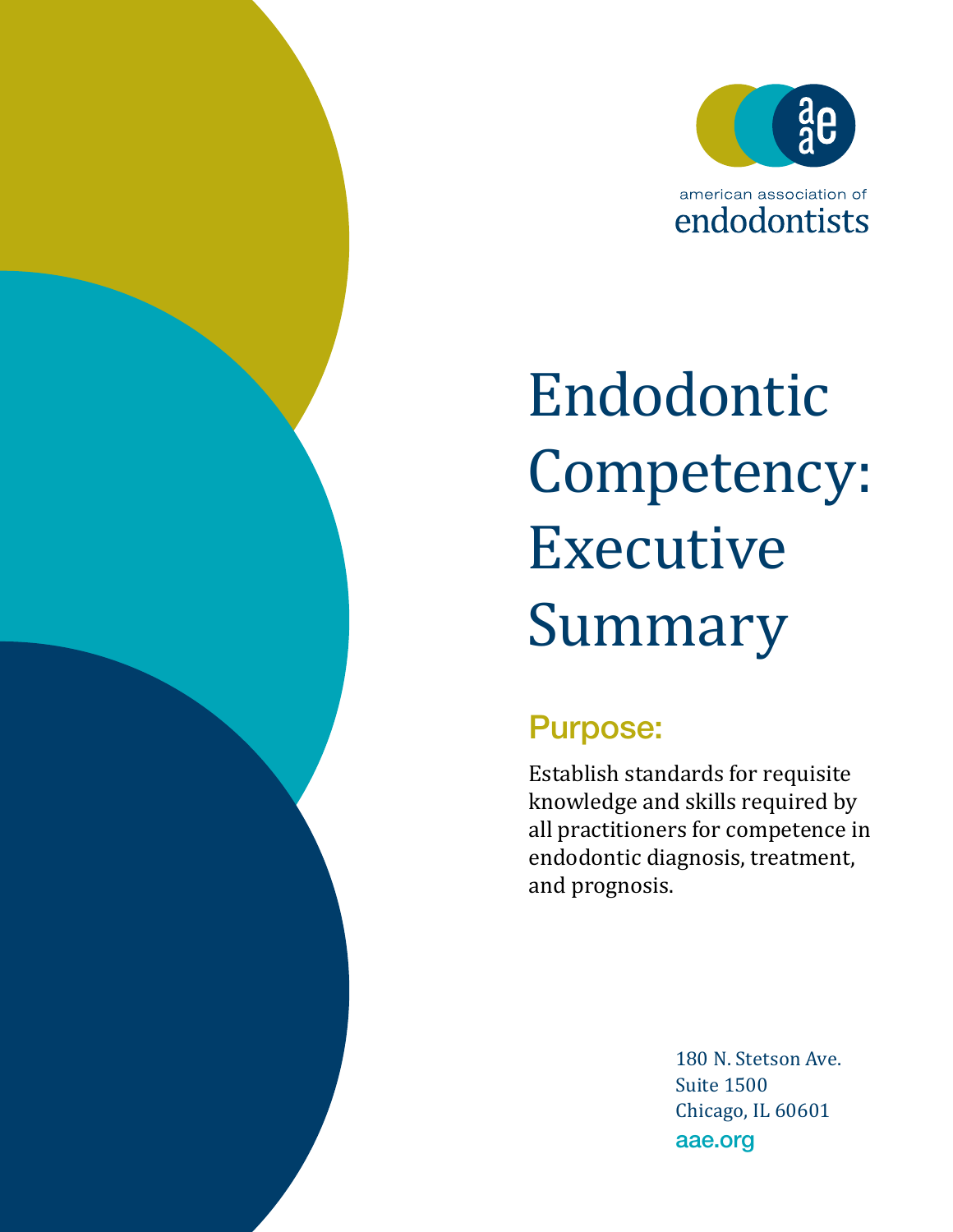## Competence in the Diagnosis of Endodontic Treatment

**Intent:** The dentist *should be able to*:

- **1.** Assimilate subjective, objective, and radiographic info to establish pulpal/periapical diagnoses.
- **2.** Provide and manage urgent and emergent care to patients with symptoms of pulp and or periapical pathoses.
- **3.** Evaluate, diagnose, and provide emergency care or refer patients presenting with traumatic injuries.

#### **Key Indicators of Competency:** The dentist *should*:

- **1.** Differentiate between odontogenic and non-odontogenic pain. Note: If symptoms do not correlate with normal odontogenic descriptors of pain, dentist should consult with specialist before initiating endodontic treatment.
- **2.** Perform pulpal and periapical testing to establish an accurate diagnosis.
- **3.** Consider medical contraindications for endodontic treatment. Note: Only a recent myocardial infarction, uncontrolled hypertension, and uncontrolled diabetes have been identified as systemic contraindications.
- **4.** Evaluate if pre-medication is needed before diagnostic examination or clinical treatment.
- **5.** Evaluate potential effect of electrically powered instruments such as ultrasonic units or electrosurgical instruments on a patient's pacemaker function, or cochlear ear implants.
- **6.** Evaluate radiographs and recognize the potential influence of previous extensive restorations on pulpal health.
- **7.** Utilize radiography, including cone beam computed tomography (CBCT), where appropriate:
	- **a.** A cause of failure of molar endodontics is failure to locate and treat all parts of the canal system. The appropriate radiographic imaging techniques (periapical and/or CBCT imaging) will provide the clinician who utilizes this technology with the information to address these shortcomings.
	- **b.** Well-angulated periapical images should be captured with the cone directed straight on, mesiooblique, and disto-oblique.
	- **c.** In difficult instances of diagnoses such as internal or external resorption, which often superimposes itself over pulpal anatomy, a 3-D image defines extent of disease and amount of resorptive invasion.
	- **d.** Pathoses and anatomic entities are often missed in two-dimensional radiographic surveys, both by the operator and the limitations of the technology when encountering differences in anatomic variation.
	- **e.** CBCT can image periapical lesions and other anatomical structures in horizontal, vertical and sagittal sections.
	- **f.** Assessment and differentiation of periradicular lesions in multi-rooted teeth from nonodontogenic pathoses, and understanding size and distances are predictably possible with limited field CBCT.
	- **g.** In addition to spatial relationships of root apices to anatomical structures, accessory canals, location of root canals and canal obstructions can be viewed with CBCT.
	- **h.** Healing and repair of pathoses after non-surgical and surgical endodontics can be observed more predictably with CBCT, dramatically aiding in treatment planning and predicting prognosis.
- **8.** Comply with protocols and recommendations published by the International Association of Dental Traumatology (IADT) and the AAE with regard to dental trauma.

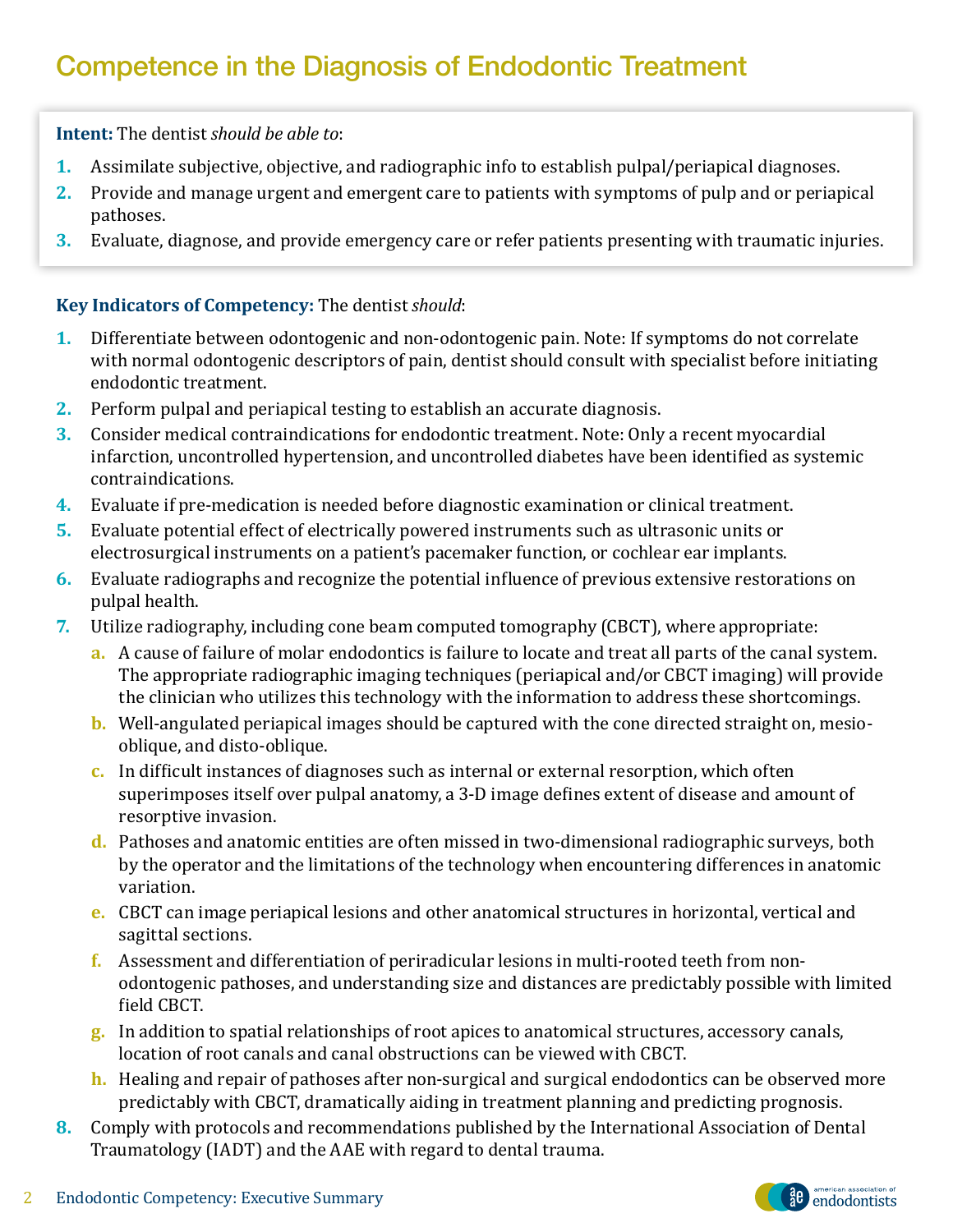**Intent:** The dentist *should be able to*:

- **1.** Use the AAE Case Difficulty Assessment Form (CDAF) to establish a rationale for appropriate treatment and or assess the need for referral due to anticipated case complexity.
- **2.** In the diagnosis and treatment of root resorption as a sequelae of trauma, make a differential diagnosis of the different types of root resorption, and display knowledge as to the management of resorptive lesions, including referral to a dental specialist as necessary after appropriate imaging.

#### **Key Indicators of Competency:** The dentist *should*:

- **1.** Utilize the CDAF to assess case difficulty and need for referral.
- **2.** When confronted with a case beyond his/her capabilities:
	- **a.** Discuss relevant benefits and risks of treatment options and limitations with the patient, ensuring that patient understands the info before giving informed consent; and
	- **b.** Refer the patient for consultation and/or treatment to an endodontist; and/or
	- **c.** Upgrade one's skills to meet the standard of practice established by the endodontic specialty.
- **3.** Record departures from expected outcomes in the patient record at the time of service and advise patients of compromised results. In these circumstances, all information presented to the patient must be documented.
- **4.** Refrain from endodontic treatment on an unrestorable tooth, except in cases where a tooth cannot be extracted without significant risk of post-operative sequelae, like BRONJ or Osteoradionecrosis. The long-term prognosis for an endodontically treated tooth is dependent both on the coronal restoration and the quality of the endodontic treatment itself.
- **5.** Consider: treatment complications include medical complications, difficulties with anesthesia, behavioral management issues, limited opening, previous endodontic treatment, history of trauma, and periodontal-endodontic conditions.
- **6.** Refrain from utilization of implants on restorable teeth, whenever possible. Implants should never become an insurance policy for inadequate endodontic treatment.
- **7.** Remove only minimal tooth structure while achieving debridement, disinfection, and obturation.
- **8.** Before commencing endodontic treatment, consider: altered physical properties of tooth tissues following endodontic treatment; extent of remaining dentin following caries and/or restoration removal and access cavity preparation; existence and extent of fractures/cracks; functional demands will be placed on the restored tooth; feasibility of ensuring that biologic width is respected when restoration is placed with adequate ferrule; feasibility of restoring/maintaining an ideal embrasure space and emergence profile; and the patient's understanding that the endodontic treatment is not complete until a permanent restoration is placed. Note: Endodontically treated teeth must be restored to improve their prognosis.
- **9.** Understand that outcome expectations of traumatized teeth are different than non-traumatized teeth. Pulp necrosis, root resorption and ankylosis are the most common sequelae causing a major clinical challenge due to the high risk of infraposition and under development of the alveolar bone.
- **10.** Refrain from performing dental services which the practitioner deems contrary to patient's health.
- **11.** Meet standards for treatment established by the AAE.

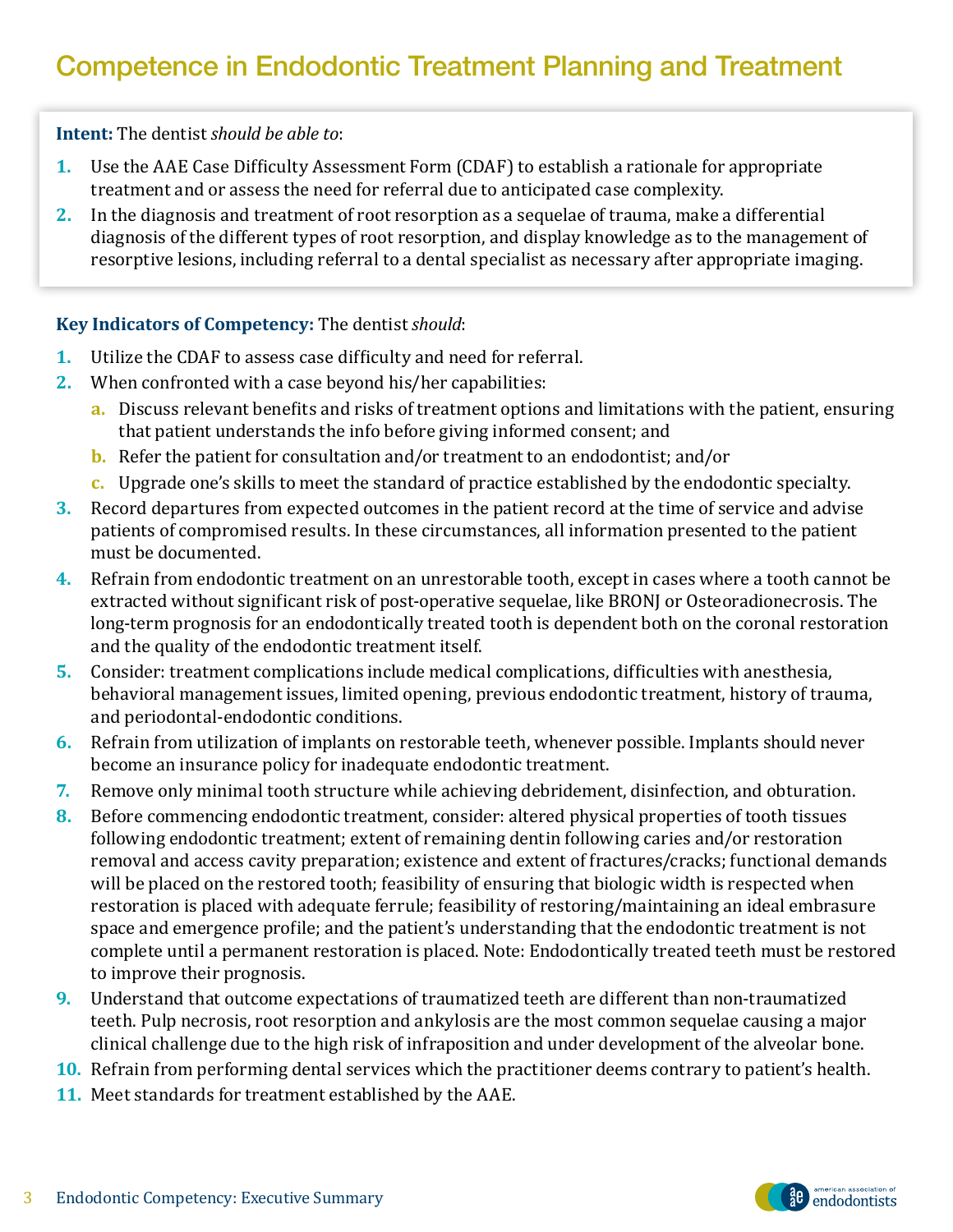## Competence in the Prognosis of Endodontic Treatment

**Intent:** The dentist *should be able to*:

- **1.** Forecast the outcome of initial nonsurgical root canal treatment based on the pulp and periapical diagnosis, tooth anatomy and morphology, remaining tooth structure, and periodontal support.
- **2.** Assess treatment outcomes through clinical and radiographic measures and identify healing vs. nonhealing of non-surgical root canal treatment. When non-healing occurs, the dentist should be capable of identifying the etiology and recommend corrective treatment strategies or refer to an appropriate dental specialist.

#### **Key Indicators of Competency:**

Demonstration of competence in endodontic prognosis (prediction of outcome) and outcome assessment (post-treatment evaluation) is demonstrated by the following knowledge, skills, and behaviors.

- **1.** Describing prognosis and outcome assessment based on the best available current evidence
- **2.** Recognizing restorability of a tooth and possible need for crown lengthening
- **3.** Evaluating periodontal status
- **4.** Assessing the quality of previous endodontic treatment
- **5.** Understanding past traumatic dentoalveolar injuries
- **6.** Recognizing the presence of incomplete crown/root fractures
- **7.** Assessing the presence of internal or external root resorption

In addition, the practicing dentist *must* be able to:

- **1.** Explain benefits, risks, alternatives, and prognosis of treatment options in terms that are appropriate to patient's background and knowledge of dentistry
- **2.** Compare prognosis and cost effectiveness of initial root canal treatment, retreatment, surgical treatment, and tooth replacement options
- **3.** Explain the difference between success and survival as outcome measures
- **4.** Determine patient preferences for treatment options
- **5.** Evaluate immediate post-treatment outcome and explain the influence of procedural errors, missed canals, quality of canal obturation, and significance of coronal restoration on treatment outcome
- **6.** Evaluate post-treatment healing and recognize situations where referral for possible treatment revision and/or surgery is indicated
- **7.** Describe potential causes of persistent pain following root canal treatment and explain diagnostic tests and methods to distinguish between pain of odontogenic origin and non-odontogenic pain.



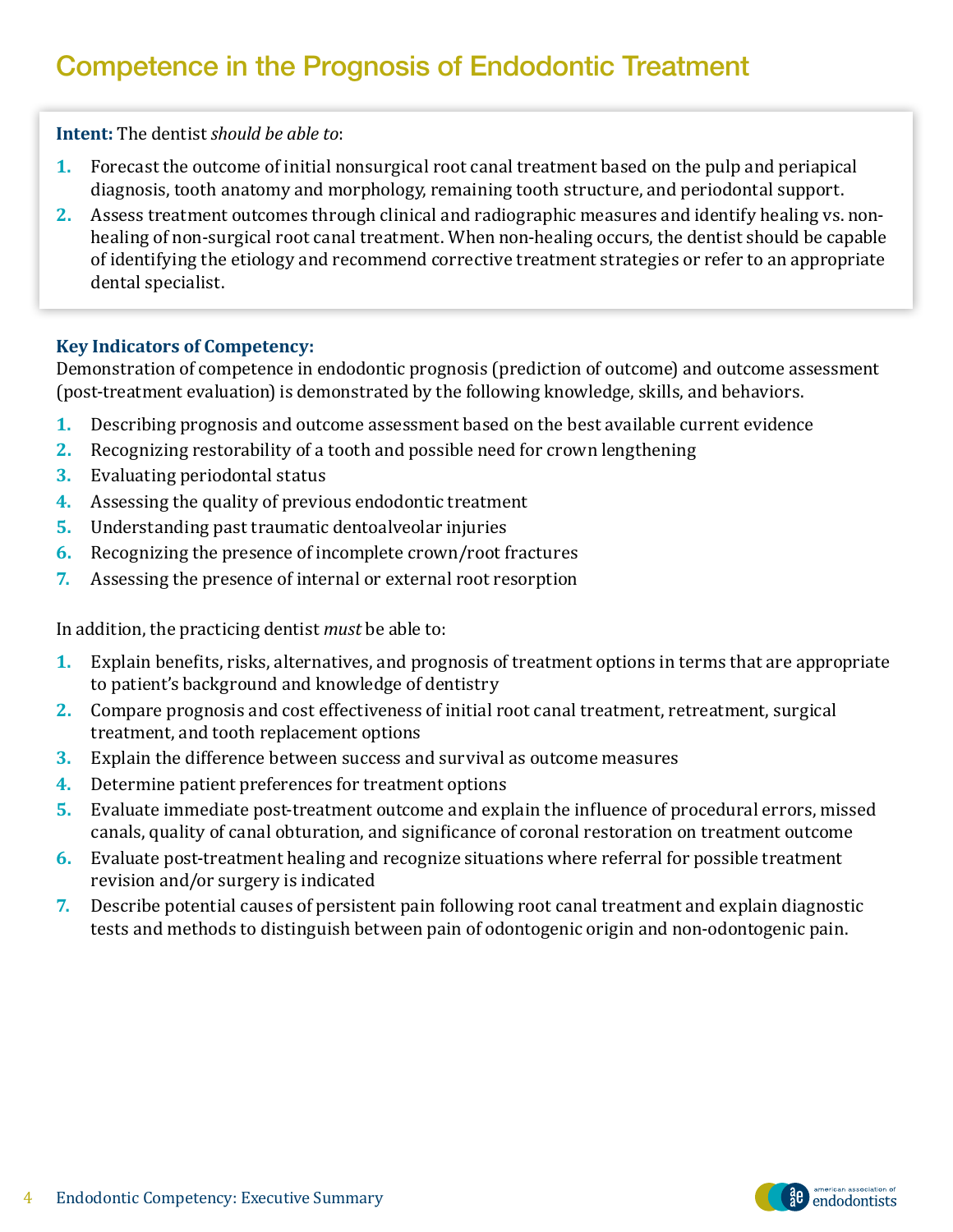### **Conclusion**

Endodontists set the standard of practice for conventional endodontics; if the endodontist's standard cannot be met, such as the need for microscopy or 3-D imaging, regenerative procedures, apical surgery, or treatment of complex traumatic injuries, the generalist should refer the patient to an endodontist. Planned endodontic cases should not be doomed to failure due to a lack of understanding of what is required for high quality treatment. Implants should never become an insurance policy for inadequate endodontic treatment.

This executive summary is not intended to replace or supplant the AAE's white paper on Endodontic Competency. For more information on Endodontic Competency, please read the white paper available at **https://www.aae.org/specialty/wp-content/uploads/sites/2/2017/09/endo-competencywhitepaper.pdf**. Further, nothing in this executive summary or the white paper is intended to replace or supplant the knowledge and experience of the practitioner, including the specialized knowledge and experience of the endodontist, or the relationship between practitioner and patient or between general dentist and endodontist.